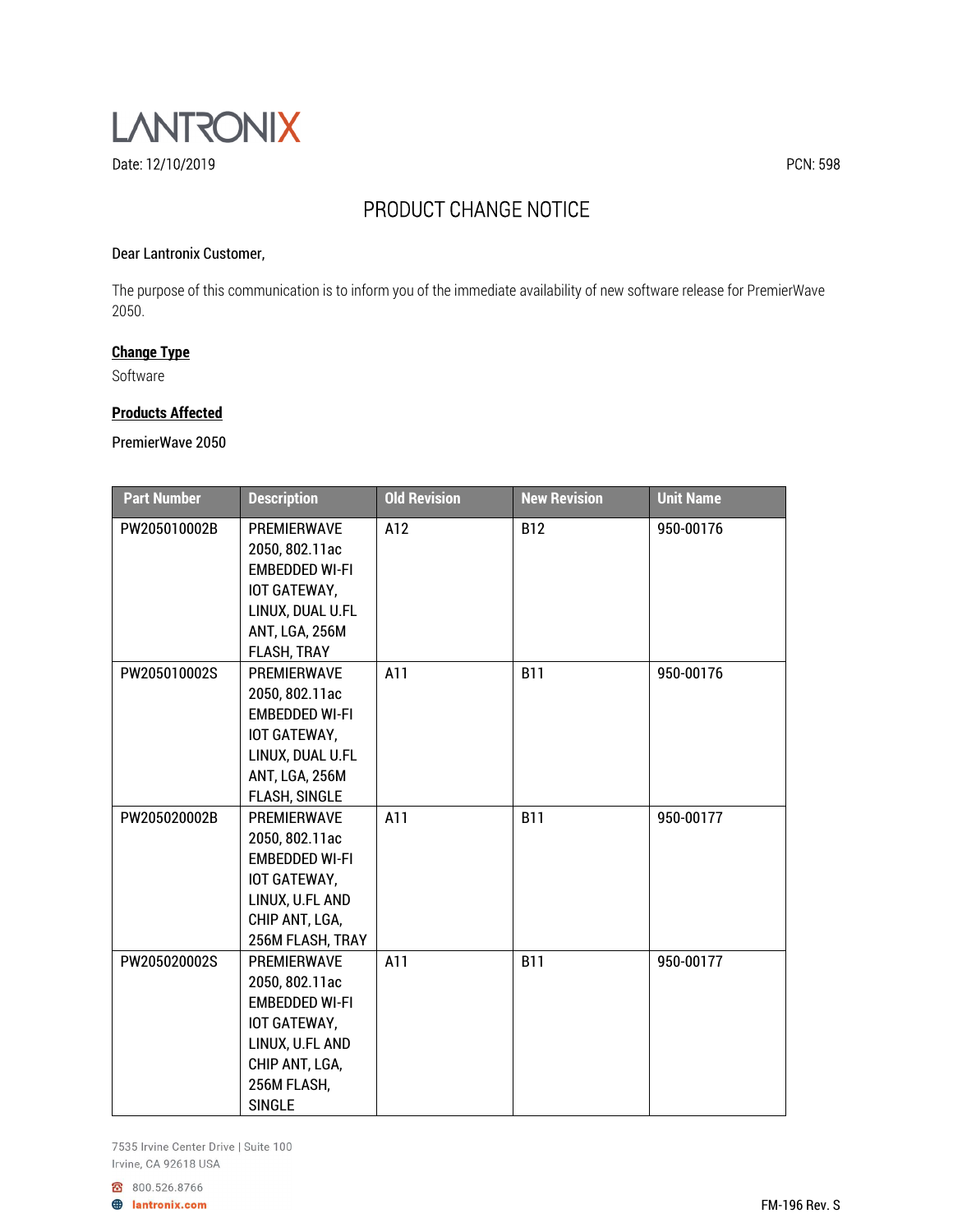| PW205030002B | <b>PREMIERWAVE</b>     | A11 | <b>B11</b> | 950-00178 |
|--------------|------------------------|-----|------------|-----------|
|              | 2050, 802.11ac         |     |            |           |
|              | <b>EMBEDDED WI-FI</b>  |     |            |           |
|              | IOT GATEWAY,           |     |            |           |
|              | LINUX, DUAL U.FL       |     |            |           |
|              | ANT, THROUGH-          |     |            |           |
|              | HOLE PINS, 256M        |     |            |           |
|              | FLASH, TRAY            |     |            |           |
| PW205010002K | <b>PREMIERWAVE</b>     | A11 | <b>B11</b> | 950-00206 |
|              | <b>2050 EVALUATION</b> |     |            |           |
|              | KIT, DUAL U.FL         |     |            |           |
|              | ANT, 256M FLASH        |     |            |           |
| PW205020002K | <b>PREMIERWAVE</b>     | A11 | <b>B11</b> | 950-00207 |
|              | <b>2050 EVALUATION</b> |     |            |           |
|              | KIT, U.FL AND CHIP     |     |            |           |
|              | ANT, 256M FLASH        |     |            |           |

#### Manufacturing Part Numbers

| <b>Unit Name (MPN)</b> | <b>Old Revision</b> | New Revis <u>ion</u> |
|------------------------|---------------------|----------------------|
| 950-00176              | A11                 | <b>B11</b>           |
| 950-00177              | A11                 | B11                  |
| 950-00178              | A11                 | B11                  |
| 950-00206              | A11                 | <b>B11</b>           |
| 950-00207              | A11                 | B11                  |

## **Description and Extent of Change**

Lantronix is pleased to announce the release of new and improved PremierWave 2050 application firmware version V8.9.0.0R4. This new firmware offers several new features and improvements including:

- Wi-Fi improvements: SSID broadcast suppression, MAC address filter improvement, IP address filtering with IPv6, IP range etc.
- Bluetooth improvements: BT SPP support, connectivity, configuration improvements
- FIPS improvements: FIPS enablement with VPN
- SFTP support
- OTA (Over the Air) Loader enhancements
- Support for Java runtime services
- SDK performance improvements
- SPI (Serial Peripheral Interface) Slave mode support

For customer that would like to take advantage of the new capabilities immediately, the new firmware, associated release notes and upgrade instructions are available for download from our website, http://www,lantronix.com/support/downloads.

## **Effect of Change on Fit, Form, Function, Quality, or Reliability**

7535 Irvine Center Drive | Suite 100 Irvine, CA 92618 USA

800.526.8766

**A** lantronix.com